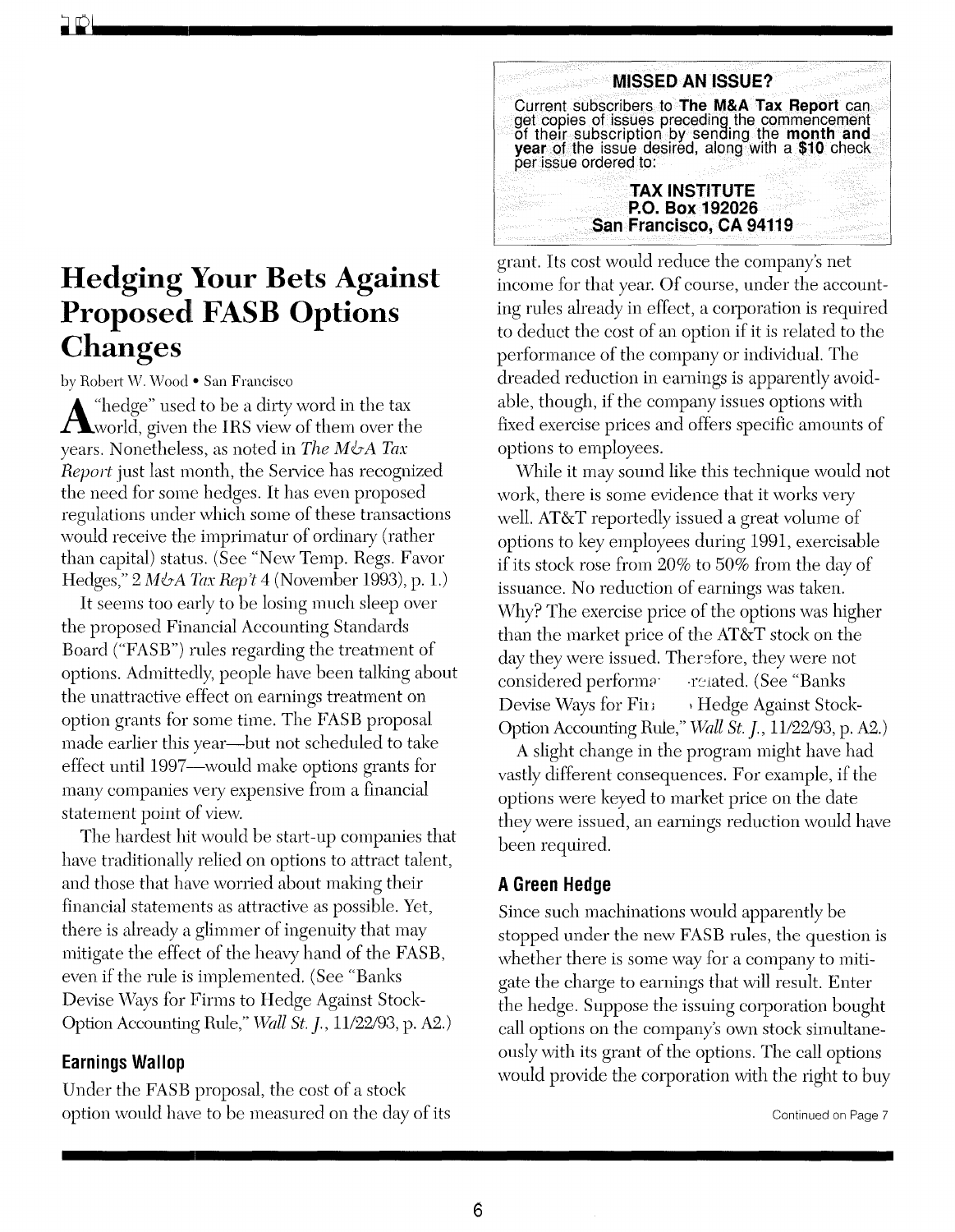### **HEDGING YOUR BETS** Continued from Page 6

the stock at a set price (presumably, a price slightly higher than the current market price), within a particular window of opportunity.

The idea-still untested- is that the exercise of the call options would soften the total "cost" of the option issuance by allowing the company an offsetting tax deduction for the purchase of the call options. There may not be any takers just yet, but if the offsetting nature of the transactions can be confirmed, there likely will be some. There are reportedly some heavyweight advisors touting the benefits of this idea. (See "Banks Devise Ways for Firms to Hedge Against Stock-Option Accounting Rule," *·Wall St. j.,* 11/22/93, p. A2.)

### **Legislative Fight?**

There were suggestions not too many months ago that the automatic earnings charge rule would be resolved not on Wall Street, but in Washington. Legislators Senator Levin (D-Mich.) and Rep. Bryant (D-Tex.) had introduced companion bills (S. 259 and H.R. 2878) that would require a charge against earnings for stock options in the event the FASB proposal failed.

Not to be outdone, a number of other Senators (Lieberman, Mack, Feinstein, and Boxer) co-sponsored the Equity Expansion Act of 1993, S. 1175, to overrule any final FASB rule imposing more burdensome treatment for options issuances. At the end of July, a companion measure was introduced in the House by Reps. Johnson (R-Ct.) and Payne (D-Va.). Then, in August, a concurrent resolution (S. Con. Res. 34) was introduced by Sen. Bradley (D-NJ) that urged the FASB to abandon its options proposal.

It seems a relatively safe bet that the FASB will not back off of its position, and that the legislators campaigning *against* the FASB rule are more likely to have to raise their swords than those legislators arguing for the earnings charge.

Part of the fundamental debate revolves around the question of just what role options ought to play in the market and the workplace. The proposal in S. 1175 would not only override the FASB's stock-



based compensation proposal, but also is supposed to provide new tax incentives to encourage employees to retain stock purchased with options. The bill is also intended to broaden the base of employees that receive options as part of their compensation package.

Senator Bradley railed against the proposed FASB rule for all companies, particularly those in growth industries. Criticizing the FASB's stated rationale of improving disclosure of executive compensation, particularly for upper-tier executives, Bradley noted that the FASB rule would significantly raise the cost of providing options to lowand mid-level employees.

#### **Options for the Masses?**

All this comes at a time when options are again receiving significant attention. With the effect of the 1993 tax rate increases, many executives are more interested in options than before. Some are even choosing to receive options in lieu of some of their cash compensation as a means of achieving some coveted tax deferral. The earliest most options are taxed, of course, is on their exercise, thus pushing off to the future the rate squeeze.

**It** has been reported that a huge volume of companies already have options plans-between 90% and 95% of all publicly traded companies. A good number of privately held firms have them as well. **In** addition, there have been suggestions that companies are now rushing to grant options more readily than ever before. (See "Stock Options Can Be a Valuable Tax-Cutting Tool," *Wall St. j.,* 11/24/93, p. Cl.) At least one reason for this renewed activity is the anticipation of imminent FASB rule changes,